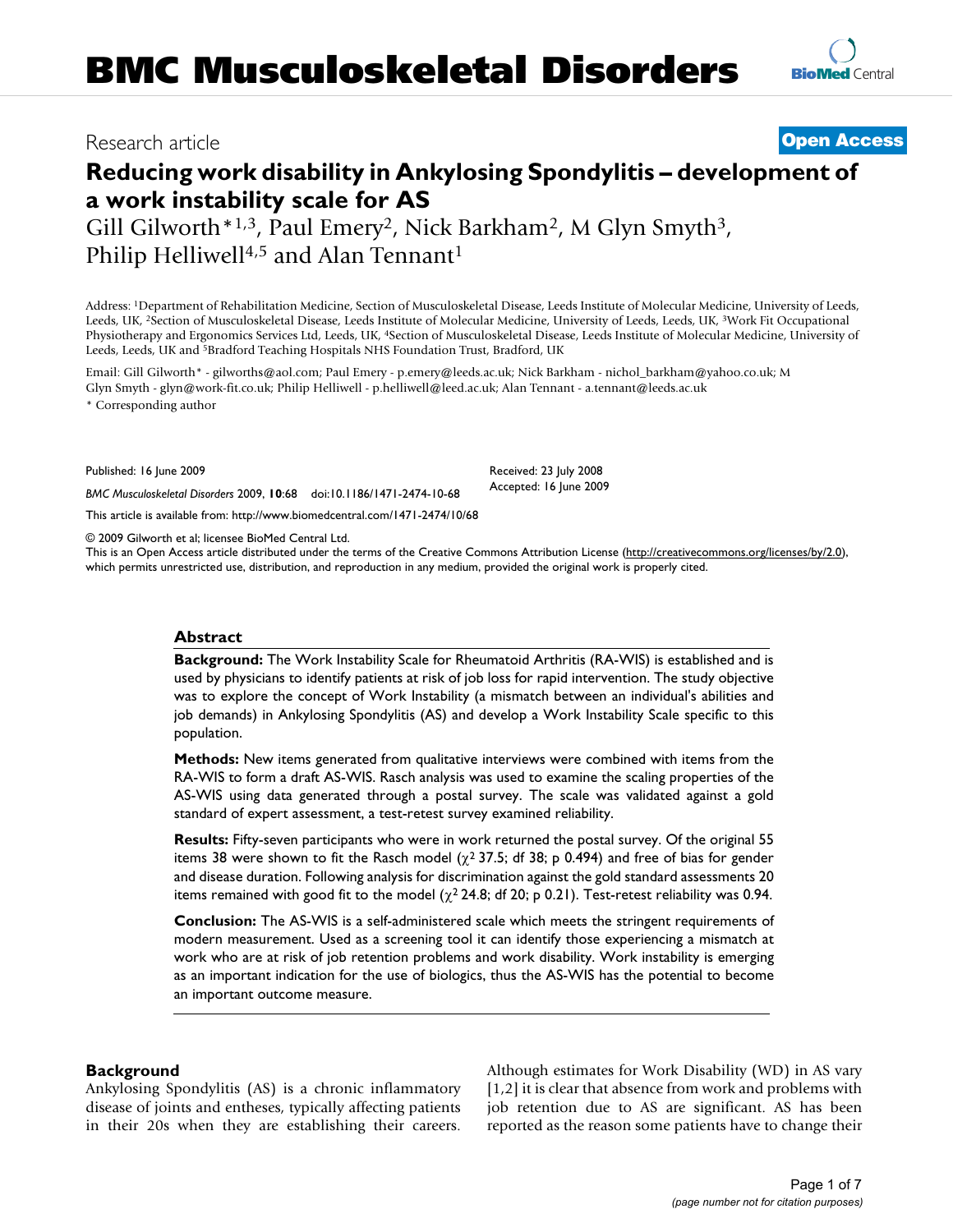occupation, reduce their hours of work, or find their career progression limited [3].

The period prior to WD is one of Work Instability (WI), defined as the consequences of a mismatch between a person's functional ability and the demands of their job, potentially threatening continuing employment if not addressed [4]. WI has attracted less attention than WD in the literature, however as a clinical concept it may be a key factor in the management of individuals with rheumatological conditions that occur during the working years. Data from the UK suggests that of those AS patients of working age, 50% have lost their job due to the activity of their disease, and of those in work 50% are work unstable, at moderate or high risk of job retention problems [5]. If WI is recognised early it may be possible to reduce or eliminate the risk of work disability by appropriate clinical or work place intervention.

There is no instrument currently available to measure WI in AS, the only way to identify clients who fulfil our definition of WI is through a comprehensive Vocational Assessment. This type of assessment is offered in the UK by Jobcentre Plus, Disability Service and includes analysis of work tasks and postures as well as medical history. Following such an assessment various interventions may be offered (for example specialist ergonomic equipment or adaptations to work practices). The degree of intervention required is dependent on the degree of WI.

A validated Work Instability Scale for rheumatoid arthritis (RA-WIS) has previously been developed [4]. From our work exploring WI in different conditions and for different occupations we have found that each group brings a unique component to WI as well as some common elements [6,7]. Thus there is a need to examine the factors relevant to WI separately, in each condition, to ensure that the scale captures the relevant elements specific to that disease. The objective of this study was to develop and validate a Work Instability Scale specific to AS.

# **Methods**

A similar staged methodology to that used in the development of the RA-WIS [4] was followed (see figure 1).

The entry criteria for the participants for all the stages of the study were as follows:

- Confirmed diagnosis of AS by modified New York criteria
- In paid work (but may be in current employment but "off sick" for less than 6 months in the current period); self-employed and part time workers are included.
- Aged between 18 60 years of age.

#### *Qualitative interviews*

The aim of this stage of the study was to identify characteristics of WI unique to AS. Thirteen qualitative interviews were undertaken with participants attending rheumatology outpatients and fulfilling the above recruitment criteria. This satisfies current guidelines for minimum sample size to achieve saturation [8]. Selection of participants was based on a theoretical sample frame to ensure representation for age, gender and work type. Participants had a good range of occupations including sedentary workers (for example Administrator and a Town Planner who was mainly office based), light work (for example Hairdresser and Dental Technician) and manual workers (for example Plumber and Refuse Collector). The interviews took the form of informal conversations with the interviewer introducing areas for discussion using a topic list, main areas were as follows:

- Details of occupation at onset of AS, impact of AS then and now, adaptations required, need for parttime working, job security
- Employer including disclosing diagnosis, attitude, flexibility of employment
- Access to and from work and within work
- Relationships (work and home)

The interviews were tape recorded in full and typed transcripts produced.

# *Item selection*

Thematic analysis of the interview transcripts was undertaken. Common issues relevant to WI were formulated into potential items for the draft AS-WIS. Where possible the exact words of the interviewees were used. New items generated from the interviews were combined with items thought to be relevant from the existing RA-WIS.

# *First postal survey*

A questionnaire booklet including demographic details, AS QoL [9] and the draft of the AS-WIS was sent to subjects with a confirmed diagnosis of AS, and of the relevant age. Subjects were all attending for treatment at the local rheumatology clinic in Leeds. Only a single questionnaire was distributed, without follow-up. The ASQoL was chosen as a comparator measure because it offers a diseasespecific 'needs based' quality of life measure which would be expected to have a strong correlation with work instability, which is focused upon the construct of participation (i.e. the need amongst this age group to maintain work).

A filter question about employment status ensured that the AS-WIS was only completed by those currently work-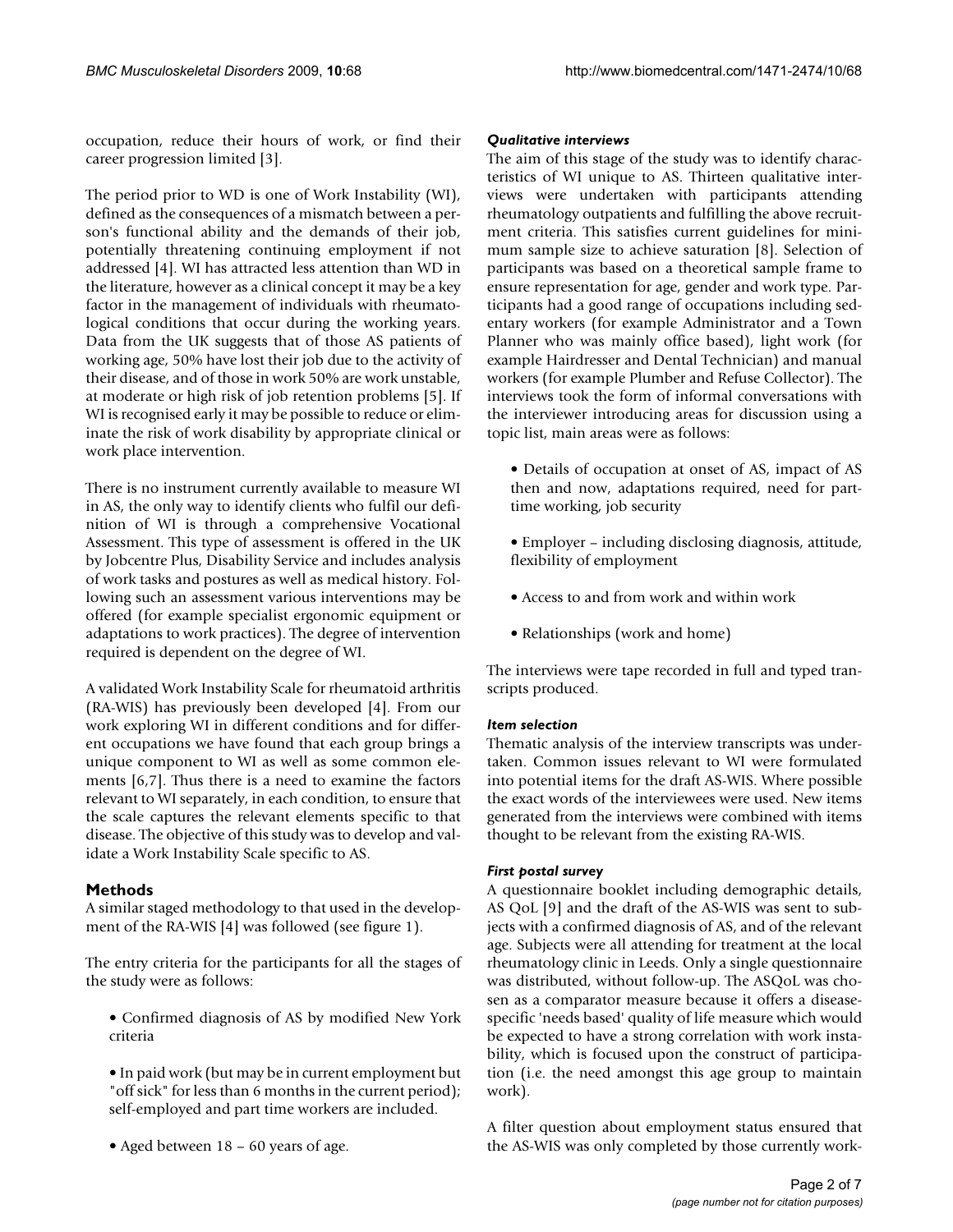

#### **Figure 1 Stages of the study**.

ing. The aims of this stage were to test the scaling properties of the draft WIS, to facilitate item reduction and to provide preliminary evidence of construct validity.

Criterion validity: comparison of draft instruments against a 'Gold Standard".

A sample of volunteers from the postal survey completed the draft AS-WIS a second time. On the same day they were assessed by an experienced Occupational Health Physiotherapist/Ergonomist who was blind to the responses on the draft WIS. A facilitator, who asked the patients to complete the questionnaire, also performed a cognitive debriefing at the same time. The expert allocated each participant a WI score between 0 and 4. This scoring system was devised and has been used successfully in the development of other WIS [4,6]. The draft AS-WIS questionnaire responses were then validated against the results of the gold standard assessments. Those items that were shown to discriminate across the levels of risk ascertained by the experts were retained for further analysis. Cut points for level of risk were then determined by those which maximised the sensitivity and specificity of the screening questionnaire for concordance with the expert judgement.

#### *Rasch Analysis*

The Rasch model [10] is the current standard for the development of unidimensional scales (e.g. of impairment or quality of life) delivering metric quality outcomes in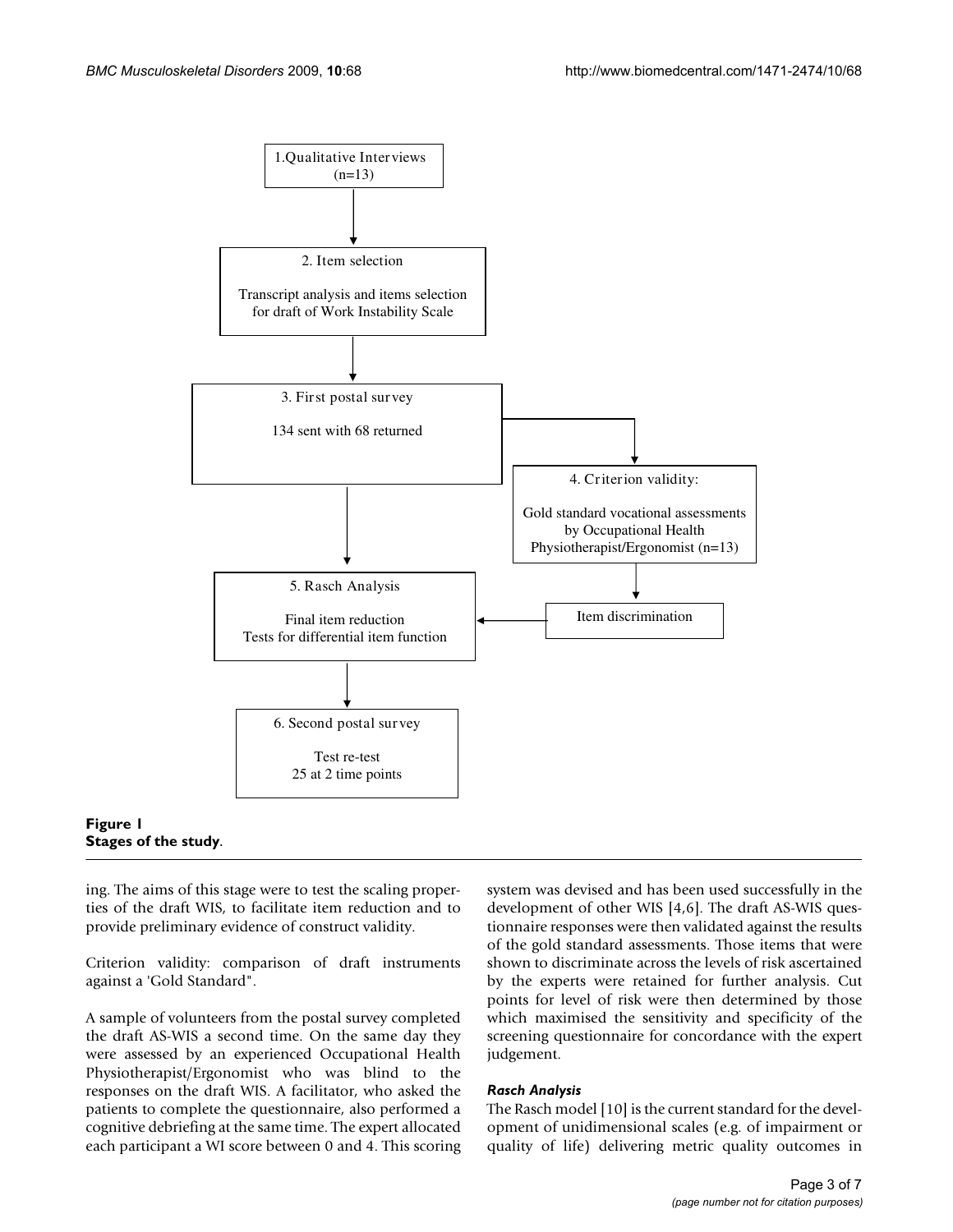health care [11]. Briefly, data collected from questionnaires which include items for a new (or existing) scale, which are intended to be summated into an overall score are tested against the expectations of this measurement model. The model defines how responses to items should be if measurement (at the metric level) is to be achieved. The response patterns achieved are tested against what is expected (a probabilistic form of Guttman scaling [12]), and a variety of fit statistics determine if this is the case [13].

Within the framework of Rasch measurement, the scale should also work in the same way, irrespective of which group is being assessed [14]. For example, in the case of WI, males or females should have the same probability of affirming an item if they have the same underlying level of WI. If for some reason one group did not display the same probability of affirming the item, then this item would be deemed to display differential item function (DIF), and would violate the requirement of unidimensionality [15]. Consequently, every item is checked for DIF by age and gender and, in the current study by time, to ensure stability in the test-retest sample. Finally, a rigorous check for unidimensionality is undertaken by identifying contrast sets of items on the principal first component of the residuals and testing if person estimates derived from these sets differ. The confidence interval for the proportion of individual t-tests showing a difference between estimates should overlap 5% if the scale is strictly unidimensional  $[16]$ .

The sample size requirements for Rasch analysis are based upon the degree of precision required for estimates of item difficulty and person ability. For example, in most cases a sample size of 50 will give an item calibration within 1 logit with 99% confidence [17]. This varies according to how well the scale is targeted at the patient sample. Thus a well targeted sample of 108 will give an estimate to within 0.5 logits with 99% confidence. It is important to note that Rasch analysis does not require a 'representative' sample as item difficulty is estimated independently from the ability of persons taking the test. It is more important to have a uniform distribution of persons such that the degree of precision of item estimates is similar across the whole of the construct (i.e. work instability) being measured.

Data are fitted to the Rasch model using the RUMM2020 software [18].

# *Test-retest postal survey*

A sample of in-work patients were asked to complete the new draft of the WIS on two occasions, two weeks apart. These patients were attending for routine rheumatology clinic appointments in Bradford, a city in northern England adjacent to Leeds. This stage of the study was to assess the test-retest reliability of the scale, and to provide further evidence of its internal construct validity.

Ethical committee approval was granted by Leeds Teaching Hospitals NHS Trust Local Research Ethics Committee under a programme of work for 'Reducing Work Disability in common rheumatic conditions' [Ref CA03/035].

# **Results**

#### *Qualitative interviews*

Analysis of the qualitative interview transcripts indicated many common themes with people working with Rheumatoid Arthritis including the importance of flexibility at work the impact of symptoms and the need to change or adapt work tasks because of impairments. Some impairment specific themes were reflected in potential items for the AS-WIS including those relating to mobility (for example '*getting around at work is hard for me', 'its painful walking'*).

### *Item selection*

Fifty five potential items were formed into a draft AS-WIS, 40 of these items were derived directly from the AS interview transcripts including 6 items identical to those on the RA-WIS. A further 15 items thought relevant to the AS population from the RA-WIS were included.

#### *First postal survey*

Of 134 subjects included in this stage of the study, sixtyeight returned the survey (response rate 51%). The mean age of participants in this stage of the study was 41.5. years (SD 9.8; range 26–60). Almost three-quarters (73.7%) were male. Eleven of those responding were currently off sick for a period of more than 6 months so did not meet the entry criteria. There was a trend for those not working to be older, but this did not reach statistical significance (t  $= 1.90$  p  $= 0.061$ ). The mean duration of disease of the 57 respondents in work was 19.2 years (SD 8.9).

Initial Rasch analysis of the questionnaires from these 57 respondents showed 38 items free of bias for gender and disease duration and which fitted the Rasch model (chi square 37.5; df 38; p 0.494).

# *Criterion validity: comparison of draft instruments against a 'Gold Standard'*

Over half (56%) of those in work and completing the first postal questionnaire volunteered for a full vocational assessment. There was no significant difference between those who did and did not volunteer, for age, level of work instability, or quality of life (Mann-Whitney; p > 0.05). In the event, 13 subjects were able to take time off work and attend for assessment. Each was graded by the experts to a level of work instability, and then items were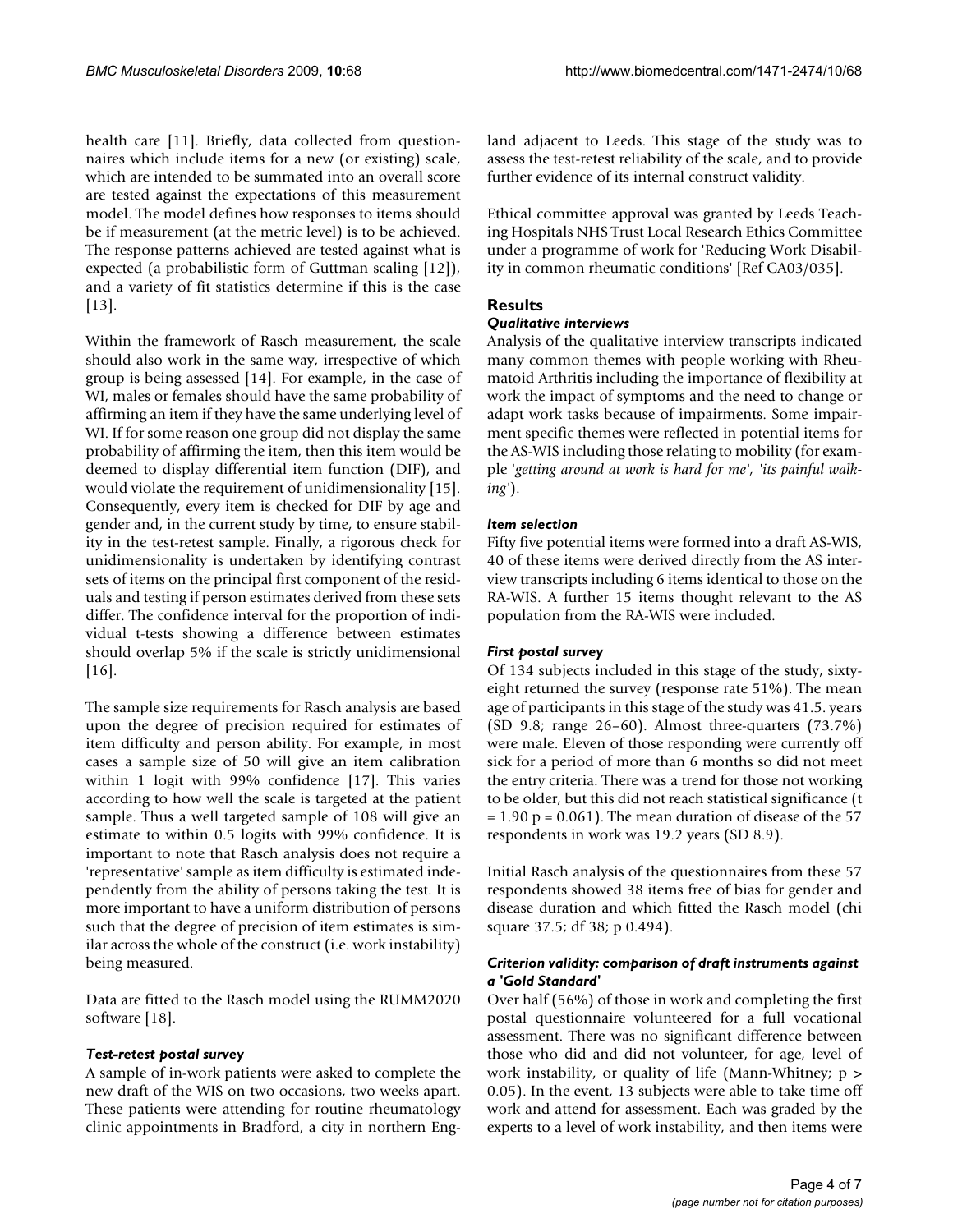tested for their ability to discriminate across these levels. Following this analysis 20 items of the AS-WIS satisfied these criteria and display good fit to the Rasch model (chi square 32.2;df 20;p 0.04). The items displayed strict unidimensionality in the first postal survey data with just 3.6% of the t-tests out of range and still retained good representation of the major themes identified in the qualitative interviews.

Ten items on the final 20 item AS-WIS are common with items on the RA-WIS. For high levels of risk for work instability the sensitivity of the AS-WIS is 100% and specificity 82%. Nearly two-thirds of respondents (58%) were rated as low risk, just over a third (35%) at medium risk, and seven percent at high risk of job loss. Analysis of the AS-WIS and AS Quality of Life scores for the respondents in work showed a correlation of 0.84 (Spearman's rho) showing that 72% of the variation in Quality of Life of those is associated with their level of WI.

#### *Test-retest postal survey*

One hundred and twenty two questionnaires were sent of which 52 were returned (43%), and of whom 35 (29%) were returned from people in work, and 25 (71%) returned the questionnaire on both occasions. Pooling the two data sets together no items displayed differential item functioning by time, supporting the invariance of the scale over repeated measurements. Again, given limitations of sample size, the scale showed good fit to Rasch model expectations (Chi-Square Interaction p = 0.21) and satisfied the test for unidimensionality (independent ttest 10.8% 95% CI 5–17%). Internal consistency reliability was 0.95 and test-retest reliability (Spearman) was 0.94.

#### *Combined data*

Given the relatively small sample sizes at each stage, the data from each survey was pooled to re-assess fit to the Rasch model, giving a sample of 123 cases with greater power to detect misfit and deviation from unidimensionality. The results confirmed the robustness of the scale, all individual items were shown to fit model expectations (Table 1), with overall fit (Chi-Square Interaction) showing a non-significant deviation from model expectation (p = 0.23) and strict unidimensionality (significant independent t-tests = 7.2% (CI: 3–11%). Reliability was high at 0.931, supporting the use of the scale at the individual level. The targeting of the scale was good, with a mean person estimate of 0.033 logits, suggesting the scale to be centered on the person distribution (Figure 2)

### **Discussion**

This study has produced a simple 20 item questionnaire to measure Work Instability in AS. It satisfies all the most stringent modern psychometric requirements for scale development, and demonstrates high levels of classical reliability. Two-fifths of those subjects who responded to the first postal questionnaire and were in work had medium or high levels of work instability, suggesting that sickness absence or job loss is an ever present threat to a substantial minority of those working with this condition. The high correlation with the disease specific quality of life scale (ASQoL) indicates how much, for those in work, the struggle to maintain work impacts upon quality of life.



**Targeting of AS-WIS from pooled data**.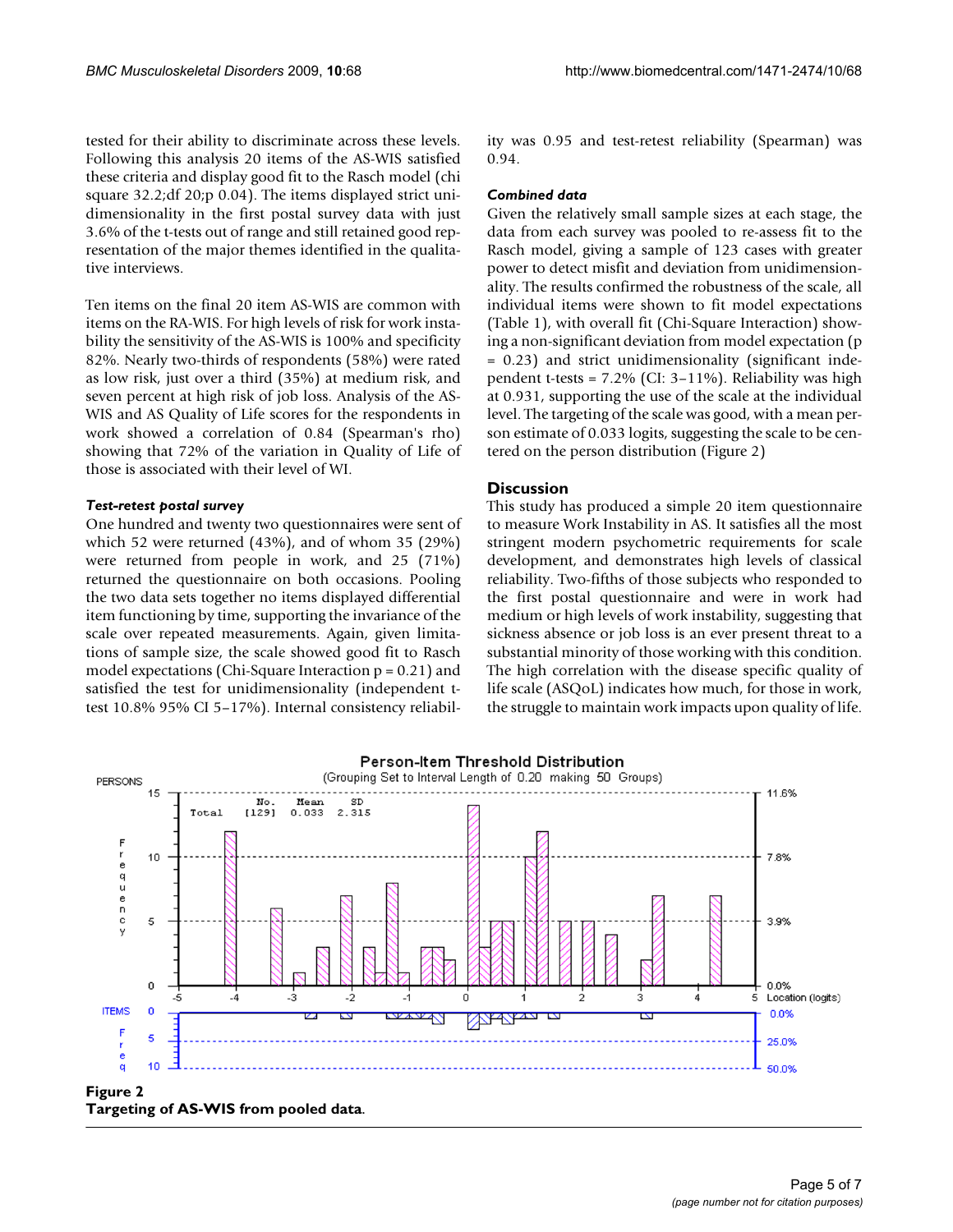| <b>Item</b>                                              | Location | <b>Residual</b> | Chi<br><b>Square</b> | Probability* |
|----------------------------------------------------------|----------|-----------------|----------------------|--------------|
| I have got to watch how much I do certain things at work | $-0.548$ | $-0.499$        | 0.064                | 0.968        |
| When I'm feeling tired all the time, works a grind       | 0.534    | $-0.479$        | 0.595                | 0.743        |
| When I'm in pain it affects my concentration             | $-2.146$ | $-0.070$        | 4.521                | 0.104        |
| My condition is worse when I get stressed at work        | 0.183    | 1.824           | 7.581                | 0.023        |

**Table 1: Best and worse fitting items from the AS Work Instability Scale: Revalidation on First postal Questionnaire**

\* Bonferroni adjusted level 0.0025.

There are a number of settings in which this scale will be potentially useful. In the outpatient clinic or therapy setting it will offer a simple, self-report, questionnaire which may be used as a screening tool to alert the clinician to the need for more detailed work assessment. It may also be useful in the employment/occupational health setting to assist in predicting/monitoring work suitability. WI is emerging as an important indication for the use of new therapeutics such as biologics, which are a relatively new type of drug designed to treat AS by targeting overactive cells in the body. Thus the AS-WIS also has the potential to become an important outcome measure in the research setting. Having identified the risk of job loss, a variety of interventions are possible to minimise the physical, financial and psychosocial impact of AS on the individual their family and their employer these may include early aggressive clinical treatment and/or preventative intervention in the workplace focused on reducing WI thus minimising sickness absence and risk of job loss.

We acknowledge that so far the instrument was developed upon and tested on a relatively small sample from the north of England; consequently the generalisability of the scale is currently unknown and predictive validity and responsiveness require further testing. The small sample sizes meant that the Rasch analysis had a relatively low degree of precision for model fit and the estimates of both item difficulty and person work instability. The power to detect DIF in the first postal questionnaire was also low, but we chose to examine this as anything showing DIF at this sample size would suggest substantive bias. The pooled data from the different studies improved the overall precision and gave greater confidence in the interpretation of the fit statistics, nevertheless a further study with a much larger sample (say > 200) is warranted before firm conclusions can be drawn. As different disease-and occupation-specific WI scales are developed, the common components of WI are being identified so that the different scales can be co-calibrated (by common item equating) to form a single item bank of work instability [19].

#### **Conclusion**

A simple screening instrument for Work instability in AS has been developed which, despite some limitations due to small sample sizes, satisfies Rasch model expectations

and has high reliability. Given that in the final scale half the items were shared with the original RA-WIS, the study provides evidence of the communality of some aspects of WI, but also the unique aspects brought to the concept by each diagnostic group. As an increasing number of common items are identified in different Work Instability Scales these can be used to establish an item bank to facilitate comparability across disease. It is hoped that in the future increased awareness of WI will help towards patients achieving their potential in work as well as other activities. With clinical cut points to identify the level of risk of job loss, the AS-WIS will help to fill a major gap in the currently available instruments for assessing the impact of AS on the working lives of patients.

Copies of the full AS-WIS scale with guidance notes and instructions for scoring are available from the Psychometric Laboratory for Health Sciences; contact v.e.lane@leeds.ac.uk.

#### **Competing interests**

The authors declare that they have no competing interests.

#### **Authors' contributions**

GG was the project leader contributing to study design, conducted the interviews, qualitative data analysis, postal surveys and prepared first full draft of manuscript. PE facilitated the study contributing to study design, assisted with the literature review, background work on study and assisted with preparation of manuscript. NB assisted with the literature review, background work on study and recruitment of study participants. MGS was the expert employment consultant on the project and completed the Gold Standard assessments. PH assisted with recruitment of study participants and project management. AT Facilitated study contributing to study design, completed Rasch analysis, wrote first draft of results section and assisted with preparation of the full manuscript and project management. All authors read and approved the final manuscript.

#### **Acknowledgements**

We would like to thank Richard Melsom, Bradford Teaching Hospitals NHS Foundation Trust, for his assistance with recruitment of participants to this study and all the participants.